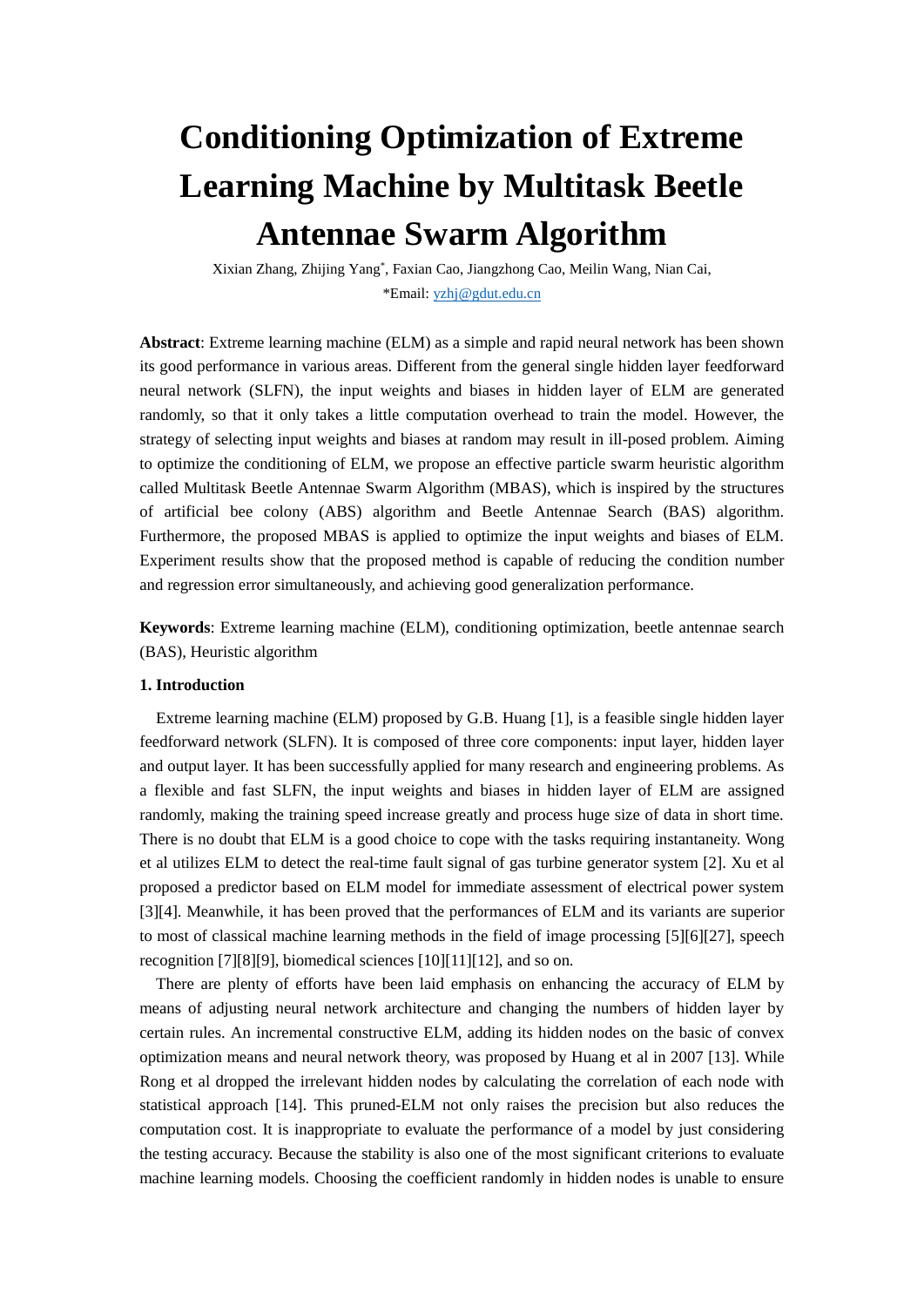the numerical stability of ELM. In contrast, it will increase the risk of ill-conditioned problem, implying that the output of network may tremendously change even though the input values appear slight fluctuation.

To obtain well-conditioned ELM network, heuristic algorithms are generally adopted to optimize the parameters in hidden nodes. Recently, a promising heuristic algorithm called Beetle antennae search algorithm (BAS) was proposed [20]. The Beetle model has two antennas in different directions to detect the new solution. Beetle model always moves in the direction of antennae with the better result. Even though its mechanism of velocity alteration is uncomplicated, it still shows very good performances in many applications. Nevertheless, it is hard for BAS to find an acceptable solution in the case of non-ideal scene, since the searching ability is sensitive to the initial length of step. If the length is too large, it may miss the globally optimal solution. The small size of step will lead to "false convergence" cause of decreasing step.

 Beetle in BAS always moves toward the better direction. Since improving the conditioning of ELM network is not a unimodal problem, it will be easy to fall into the local optimal solution by single beetle particle. In order to enhance the searching ability of BAS, we attempt to increase more beetle particles. Different from Particle Swarm Optimization (PSO) [16], we propose a novel particle swarm algorithm called Multitask Beetle Antennae Swarm Algorithm (MBAS) based on the frame of Artificial Bee Colony algorithm (ABC) [22], where different particles have different update rules. We add some follower particles and explore particles to enlarge the searching range and prevent falling in local optimal solutions. Some particle swarm based algorithms [17-19] have adopted to increase the accuracy of ELM. Analogously, we can put condition number of ELM into the fitness function of MBAS to optimize input weights and biases in hidden layer.

The main contributions of this paper can be summarized as follows: (1) a novel beetle swarm optimization algorithm as the extending version of BAS is proposed to enhance the ability of searching the optimal solution. A beetle group with fixed population is defined, where each beetle has different function to enlarge the searching route around the solution. (2) An improved ELM named Multitask Beetle Antennae Swarm Algorithm Extreme learning machine (MBAS-ELM) is then proposed, by combining the beetle swarm algorithm with ELM to optimize the parameters of hidden nodes. Experiment results show that MBAS-ELM is available to lower the condition number as well as testing error for regression. More details about MBAS and MBAS-ELM will be discussed in Section 3.

The remainder of this paper is scheduled as follows. In Section 2, we introduce outline of ELM and BAS. In Section3, the proposed MBAS and MBAS-ELM are introduced in details. In Section 4, results and discussion of experiments are given. Finally, conclusion of our works is shown in Section 5.

## **2. Basic Concept**

#### **2.1 Extreme Learning Machine**

Extreme learning machine (ELM) presented by G.B. Huang, contains three main layers. Its network structure is given as Fig.1.

Suppose the size of the training data is  $N \times d$ , where N denotes the number of samples, and d denotes the dimension of features. Let  $x^i = [x_1^i, x_2^i, ..., x_d^i]$  and  $y^i = [y_1^i, y_2^i, ..., y_m^i]$  denote the  $i<sup>th</sup>$  sample and target respectively, where m is the size of target vector. Then the output of the  $j<sup>th</sup>$  node in the hidden layer is given as follows: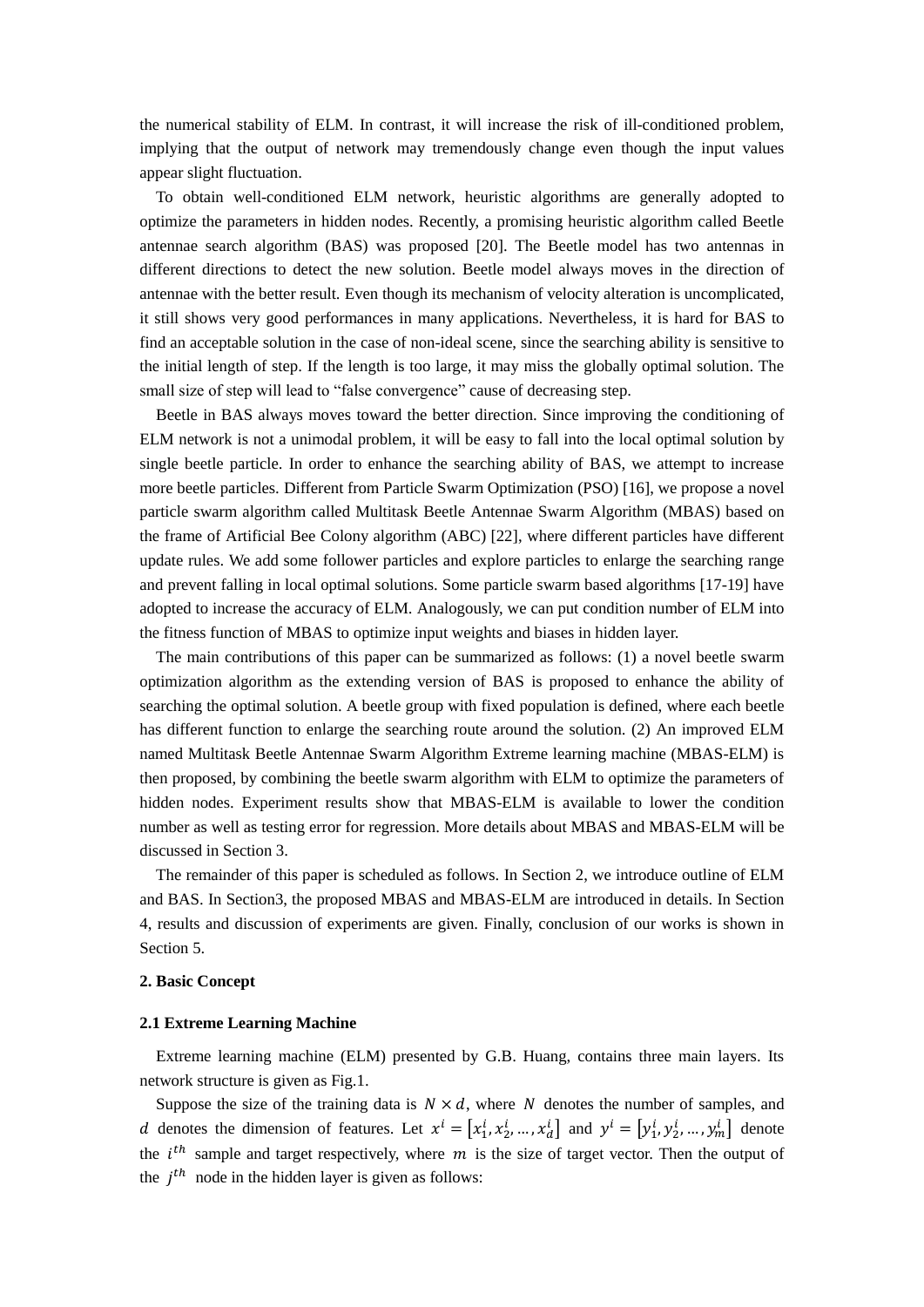$$
h_j = g(W_j^i x_i^T + b_j) \tag{1}
$$

where g(⋅) denotes the activation function in the hidden layer,  $W_j^i = [\omega_{1,j}^i, \omega_{2,j}^i, ..., \omega_{d,j}^i]$  is an d dimensional input weight vector pointing to the  $j<sup>th</sup>$  hidden node, and  $b_j$  is the hidden bias belonging to the  $j<sup>th</sup>$  hidden node. The input weights and biases are assigned randomly. The  $k<sup>th</sup>$ node in the output layer can be described as follows:

$$
y^k = \sum_{j=1}^L h_j \beta_{j,k}^T
$$
 (2)

where  $\beta_{j,k}^T = [\beta_{1,k}, \beta_{2,k}, ..., \beta_{L,k}]^T$  is the output weights vector, which connects to the  $k^{th}$ ouput-node,  $L$  is the number of hidden nodes. The above equations can be rewritten into a matrix form as follows:

$$
Y = H\beta \tag{3}
$$

where 
$$
H = \begin{bmatrix} g(W_1 & x_1^T + b_1) & \cdots & g(W_L & x_1^T + b_L) \\ \vdots & \ddots & \vdots & \vdots \\ g(W_1 & x_N^T + b_1) & \cdots & g(W_L & x_N^T + b_L) \end{bmatrix}_{N \times L}, \quad \beta = \begin{bmatrix} \beta^1 \\ \vdots \\ \beta^L \end{bmatrix}_{L \times m}, \quad Y = \begin{bmatrix} y^1 \\ \vdots \\ y^m \end{bmatrix}_{N \times m}
$$

Finally, the output weight  $\beta$  can be calculated analytically by

$$
\beta = H^{\dagger} Y \tag{4}
$$

where  $H^{\dagger}$  denotes the Moore-Penrose (MP) inverse of the hidden layer matrix H. It should be rewritten when matrix  $H$  is nonsingular as

$$
\beta = (H^T H)^{-1} H^T Y \tag{5}
$$

The essence of training ELM network is to estimate the output weight  $\beta$  with analytically method.



hidden layer

**Fig. 1** Architecture of ELM network

# **2.2 Beetle Antennae Search Algorithm**

BAS algorithm is the simulation of beetle foraging. Suppose that a beetle is in the  $k$  dimension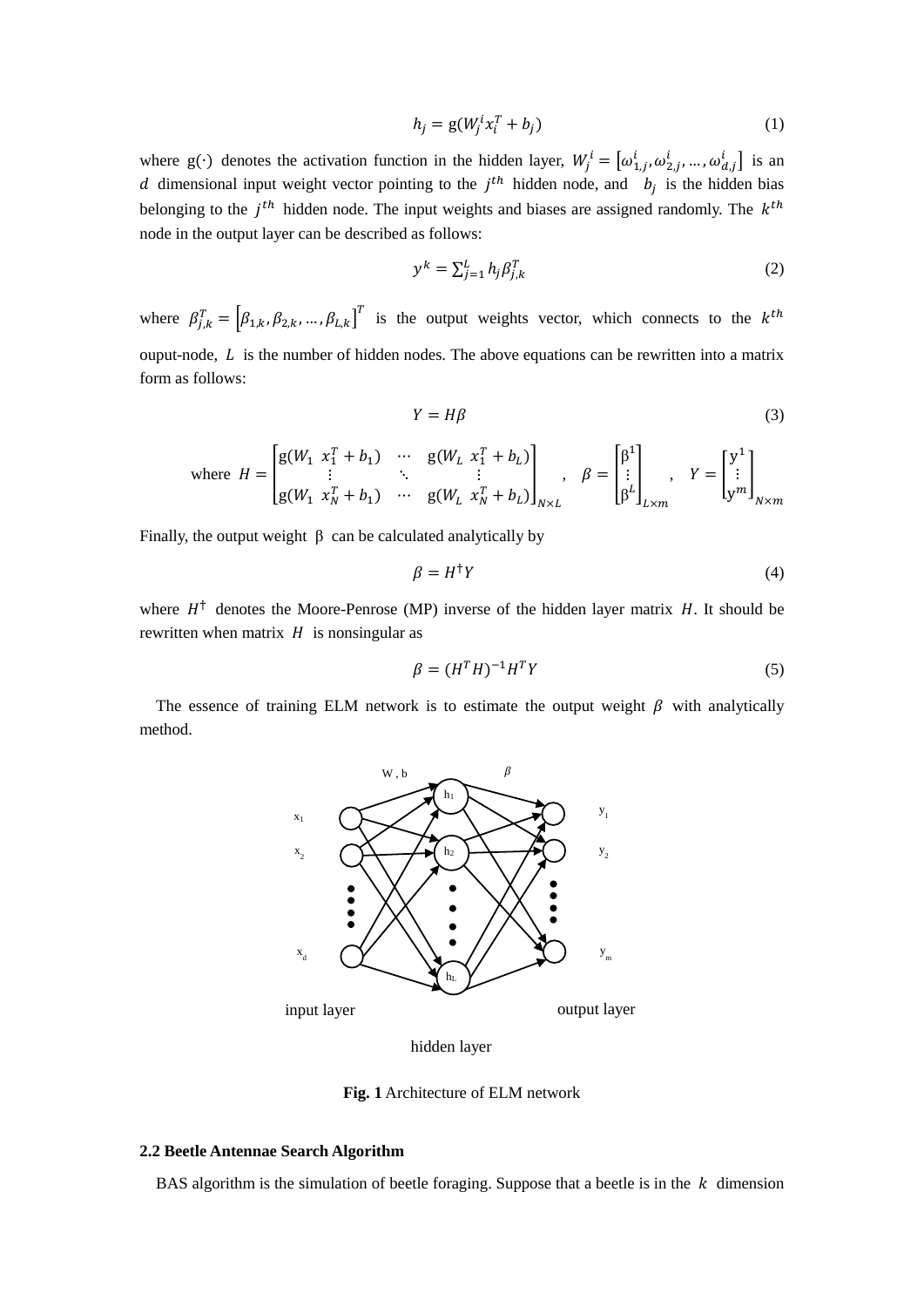space. And its position denotes as  $P_{centre}(p_1, p_2, ..., p_k)$ , where  $P_{centre} \in \mathbb{R}^k$ . Two antennae endpoints of beetle are on right and left sides, denotes as  $P_{right}$ ,  $P_{left}$ , where  $P_{right} \in \mathbb{R}^{k}$ ,  $P_{left} \in \mathbb{R}^k$ .  $P_{centre}$ ,  $P_{right}$ ,  $P_{left}$  are on the same line. Antennas are used to receive odors signal from environment. Beetle will move to next position where smell signal is more intense. For example, odors signal on right side is more intense, beetle renews position in the direction of  $P_{right}.$ 



**Fig.2** graphic description of BAS searching process

When the  $t^{th}$  iteration begins, antennas direction  $Dir^{t}$  is assigned at random. We define an unit vector  $\overrightarrow{P_{centre}P_{right}}$  as the positive direction, then  $Dir^{t}$  can be defined as equation (6).

$$
Dir^{t} = \frac{rand(k)}{|rand(k)|} = \overrightarrow{P_{centre}P_{right}} = -\overrightarrow{P_{centre}P_{left}} \tag{6}
$$

where rand(⋅) represents the random function to generate a *k* dimensions vector, |⋅| denotes the modulo operation.

The endpoint positions in the  $t^{th}$  iteration are calculate by the following equations

$$
P_{right}^{t} = P_{centre}^{t} + d_a * Dir^{t}
$$
 (7)

$$
P_{left}^{t} = P_{centre}^{t} - d_a * Dir^{t}
$$
\n
$$
(8)
$$

where  $d_a$  represents the distance among beetle and its antennae endpoints.

In the case of searching minimum, beetle updates its position as

$$
P_{centre}^{t+1} = P_{centre}^t - \delta^t * Dir^t * sign(f(P_{right}^t) - f(P_{left}^t))
$$
\n(9)

where  $f(\cdot)$  is the fitness function of BAS algorithm,  $sign(\cdot)$  is the sign function,  $\delta^t$  denotes length of step in the  $t^{th}$  iteration.

Finally, update the length of step and antennae according to the following two equations

$$
d_a^{t+1} = \eta * d_a^t, \text{ if } d_a^t > d_a^{min} \tag{10}
$$

$$
\delta^{t+1} = \eta * \delta^t \text{ , if } \delta^t > \delta_{\min} \tag{11}
$$

where  $\eta$  denotes the decay factor,  $0 < \eta < 1$ ,  $d_a^{min}$  and  $\delta_{min}$  respectively denote the minimum size of antennae and step.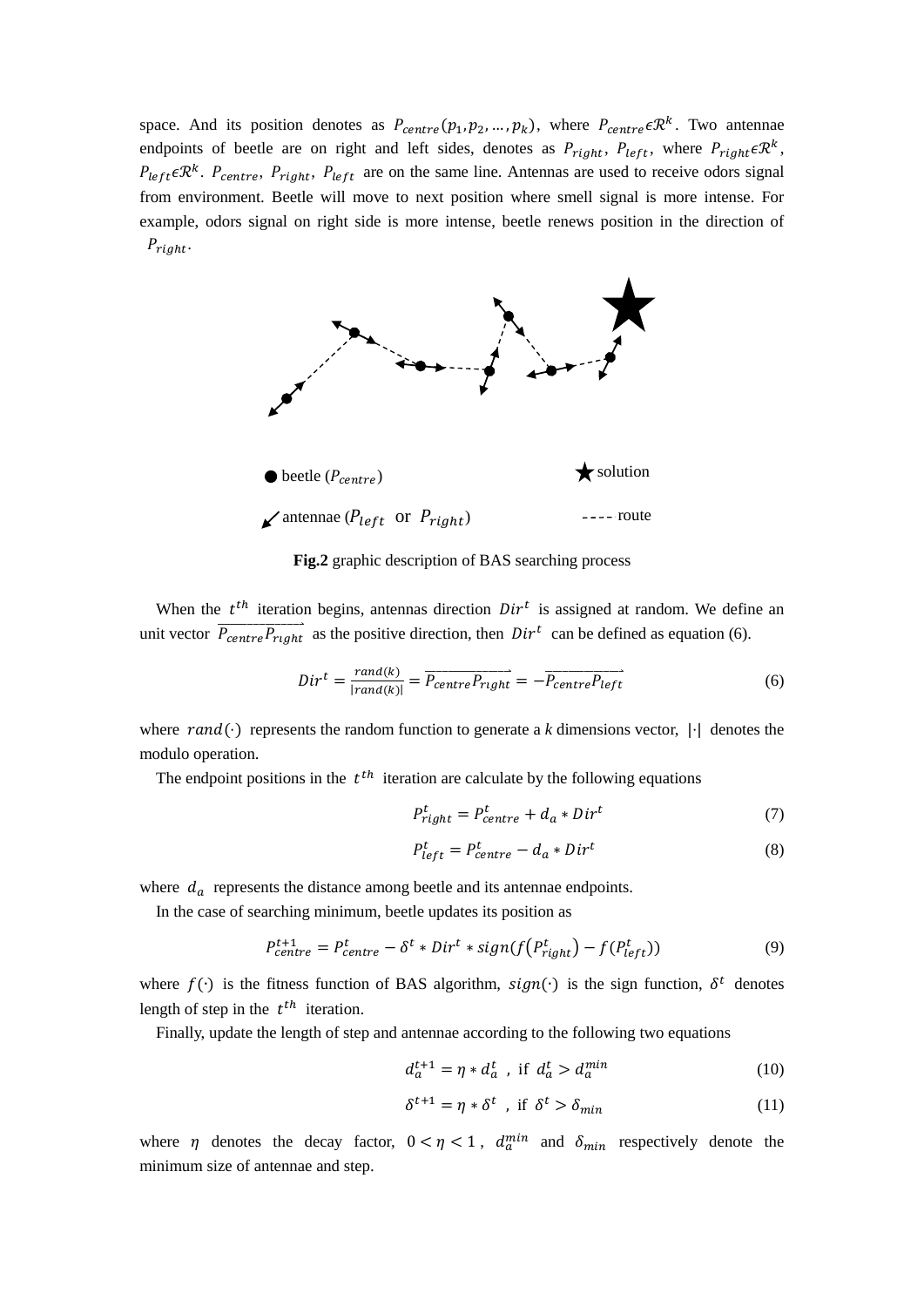|  |  |  | The BAS algorithm for searching minimum is summarize in Algorithm 1. |  |  |
|--|--|--|----------------------------------------------------------------------|--|--|
|  |  |  |                                                                      |  |  |
|  |  |  |                                                                      |  |  |

|                | Algorithm 1: BAS algorithm for searching minimum                                            |
|----------------|---------------------------------------------------------------------------------------------|
| Initialization | Input $\eta$ , $d_a^{min}$ , $\delta_{min}$ , $d_a^0$ , $\delta^0$ , $t = 0$ , $T_{max}$    |
|                | Randomly generate $P_{centre}^0(p_1, p_2, , p_k)$                                           |
|                |                                                                                             |
| Iteration      | While ( $t < T_{max}$ ) or (stop criterion)                                                 |
|                | $Dir^t = \frac{rand(k)}{ rand(k) }$                                                         |
|                |                                                                                             |
|                | $P_{right}^t = P_{centre}^t + d_a * Dir^t$                                                  |
|                | $P_{left}^{t} = P_{centre}^{t} - d_a * Dir^{t}$                                             |
|                | $P_{centre}^{t+1} = P_{centre}^t - \delta^t * Dir^t * sign(f(P_{right}^t) - f(P_{left}^t))$ |
|                | $d_a^{t+1} = \eta * d_a^t$ , if $d_a^t > d_a^{\min}$                                        |
|                | $\delta^{t+1} = \eta * \delta^t$ , if $\delta^t > \delta_{min}$                             |
|                | If $f(P_{centre}^{t+1}) < f(P_{centre}^{t})$                                                |
|                | $P_{hest} = P_{centre}^{t+1}$                                                               |
|                | $F_{host} = f(P_{centre}^{t+1})$                                                            |
|                | End if                                                                                      |
|                | $t = t+1$                                                                                   |
|                | End While                                                                                   |
| Return         | $P_{best} & F_{best}$                                                                       |

#### **3. The Proposed Method**

## **3.1 The Proposed Beetle Swarm Optimization Algorithm**

The seeking capability of single beetle particle is limited, especially for complex tasks since BAS tends to sink into local optimal solution or incapable of obtaining adequate solutions. The idea of particle swarm optimization increases the number of searching in each iteration, hence there is higher possibility to find better solution. T.T. Wang [21] presented a type of beetle swarm algorithm for multi-objective optimization which had shown its competitive performance. It was shown that the hybrid of BAS and swarm optimization is worth of study.

In human society, everyone has his own specific vocation, working in cooperation with each other. In order to complete a complex mission, people on different occupation make full use of their respective advantages to maximize the efficiency. Correspondingly, the division of labor widely exists in animal kingdom, especially the gregarious animals. There are several works follow the rule of division of labor, such as Artificial Bee Colony algorithm (ABC) and Chicken Swarm Optimization algorithm (CSO) [23]. In general, this type of swarm algorithms creates a population with fixed number of particle. Each particle in this group is appointed to play specified role, updating their position with different rule, which enriches the diversity of particle moving methods. The above process simulates how individual exerts its function and interdependent collaboration.

Inspired by ABC algorithm, we propose an individual cooperation based beetle swarm optimization algorithm namely Multitask Beetle Antennae Swarm Algorithm (MBAS). Details are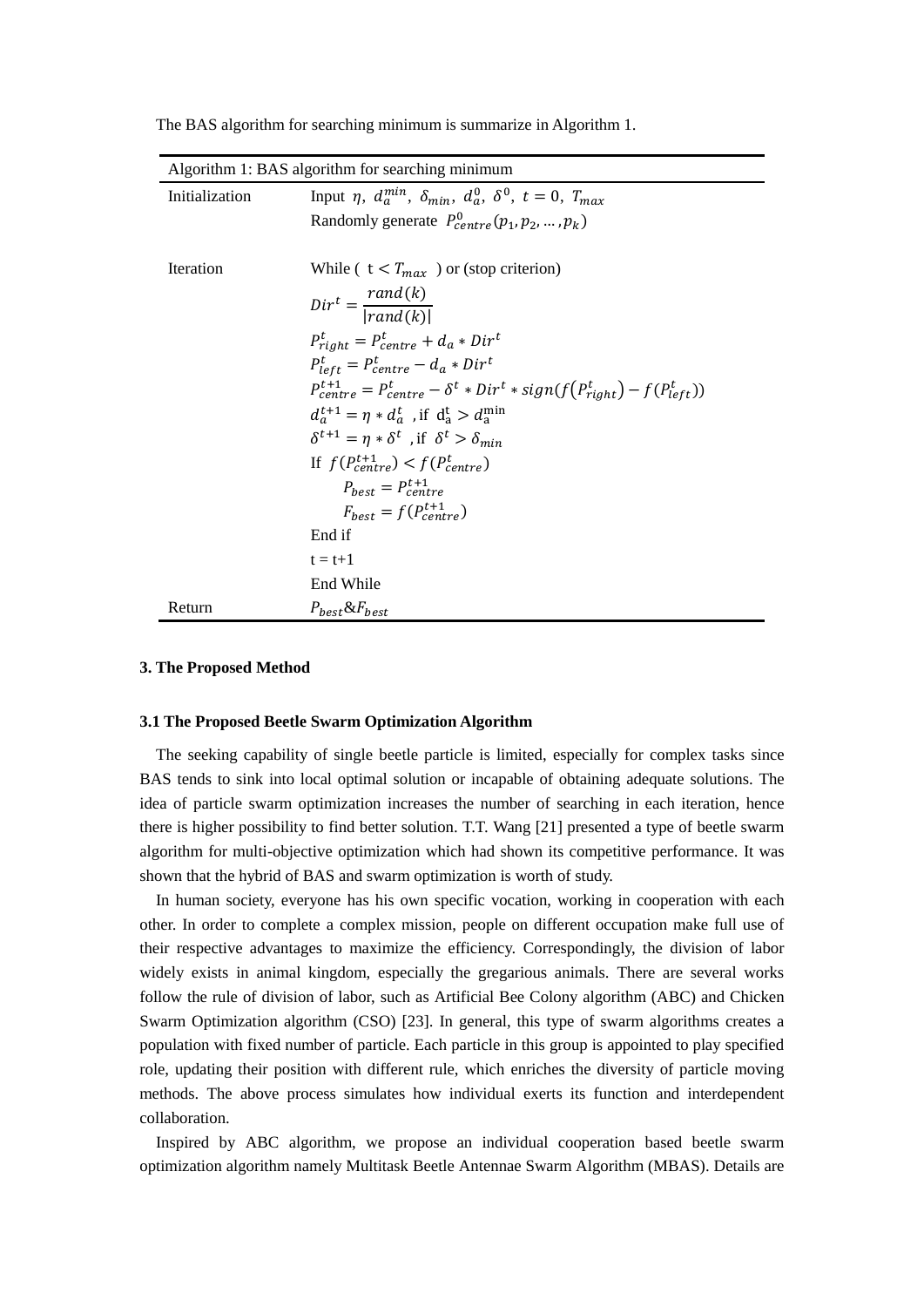given as follows.

Firstly, we define a beetle particle swarm with the population number  $N$ . The main vocations of beetle particle in this group are searchers, follower and explorer, respectively. For searchers, the most important mission is to search the solution in the feasible set and renew the position with BAS algorithm. The alteration of the position is given by the following equation:

$$
P_S^{t+1}(\omega, b) = BAS\_move(P_S^t(\omega, b), L_S^t, L_S^{min}, d_a^0, d_a^{min}, \eta)
$$
\n(12)

where  $BAS\_move(\cdot)$  represents the moving approach in the BAS algorithm in algorithm 1. For convenience, let  $d_a^{min} = 0$ .

For followers, they pursue certain searcher beetle step by step to find the latent optimal solutions around the current global optimal solution. For convenience, all the follower particles follow searcher particle with the best fitness values in our work. The corresponding movements are as follows:

$$
D_F^t = P_S^t(\omega, b) - P_F^t(\omega, b)
$$
\n(13)

$$
P_F^{t+1}(\omega, b) = P_F^t + \frac{D_F^t}{|D_F^t|} * L_F
$$
\n(14)

where  $L_F$  is the length of the step of the follower,  $P_S^t(\omega, b)$  is the position of the best searcher particle.

For explorers, they move at random with fixed step length, preventing the whole system to fall into local optimal solution. The equations are as follows:

$$
D_E^t = \frac{rand(\dim(D_E^t))}{|rand(\dim(D_E^t))|}
$$
\n(15)

$$
P_E^{t+1} = P_E^t + D_E^t * L_E \tag{16}
$$

where  $L_E$  denotes the step size of explores.

Secondly, determine the numbers of each beetle with three vocations respectively as  $N_S$ ,  $N_F$ and  $N_E$  with  $N_S + N_F + N_E = N$ . To generate the position  $P_i(\omega, b)$  of each beetle particle randomly,  $i = 1, 2, ..., N$ , calculate the fitness value  $F_i(P_i(\omega, b))$  of each particle, sort  $F_i(P_i(\omega, b))$  from smallest to largest. Then appoint the top  $N_s$  particle as searchers, the top  $N_s + 1$  to  $N_s + N_F$  as followers. The remaining particles are explorers.

Thirdly, the follower beetles approach the searcher beetles with the best fitness value. All the searcher beetles and explorer beetles move to the next position in their own ways. Calculate new fitness values with new positions for all particles. Redistribute the vocation to every beetle according to the new fitness values at the present iteration. If the best fitness value in current iteration is better than the previous best one, the current best fitness value replaces the best value.

Finally, the above process is repeated until  $N_I$  epochs are completed. Return the best position and best fitness value. The MBSA algorithm is summarized in Algorithm 2.

| Algorithm 2: MBSA algorithm |                                                                               |  |  |  |
|-----------------------------|-------------------------------------------------------------------------------|--|--|--|
|                             | <b>Step 1:</b> Initialize all the Parameter                                   |  |  |  |
|                             | <b>Step 2:</b> Generate the position $P_i(\omega, b)$ , where $i = 1, 2, , N$ |  |  |  |
| Step 3:                     | Calculate the fitness value $F_i(P_i(\omega, b))$ , where $i = 1, 2, , N$     |  |  |  |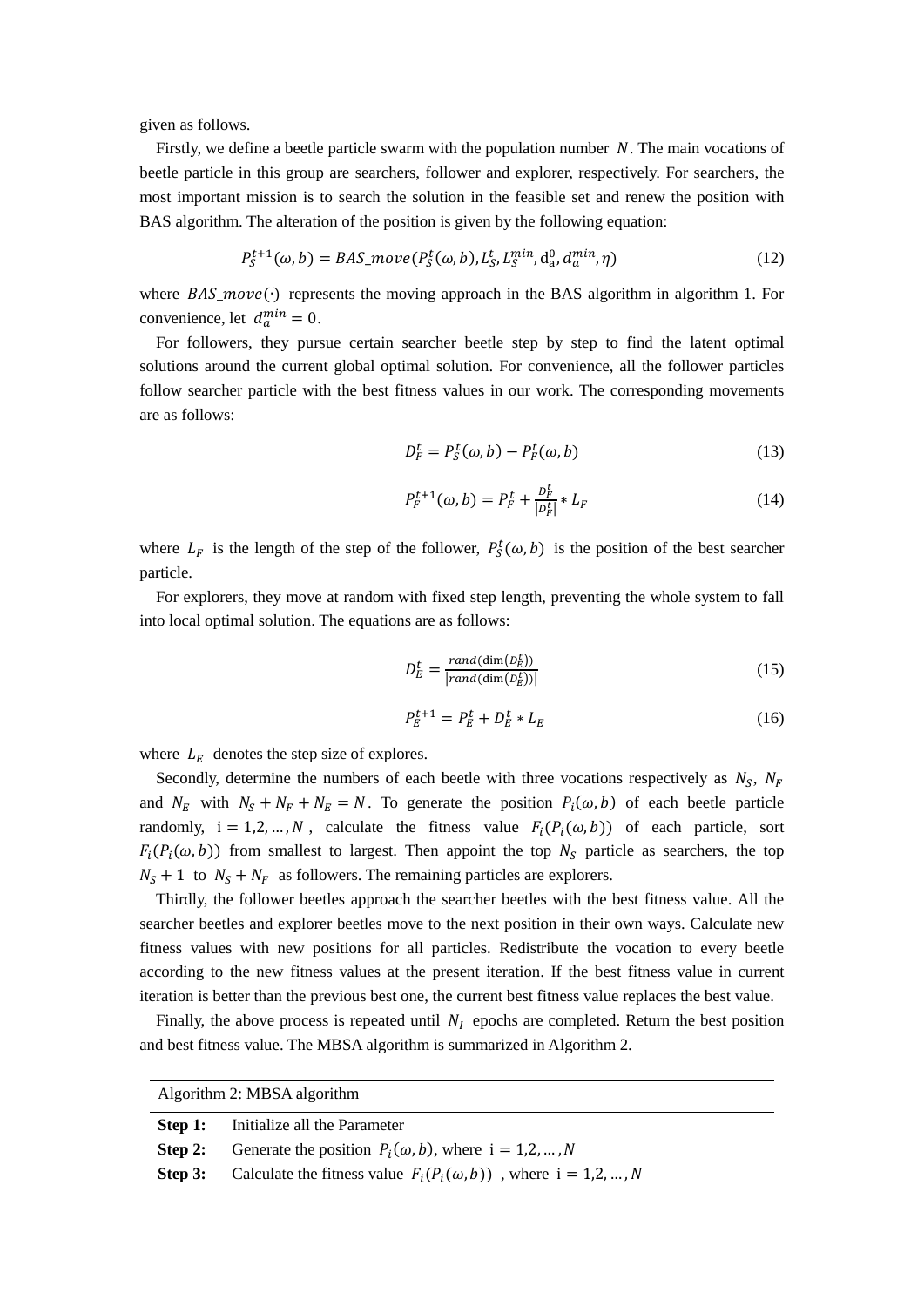```
Step 4: Sort F_i(P_i(\omega, b)) from smallest to largest ,then obtain F_i(P_i(\omega, b)) where j =
            1, 2, \ldots, NStep 5: Form j = 1 to N_S, appoint P_i(\omega, b) as P_SForm j = N_s + 1 to N_s + N_F, appoint P_i(\omega, b) as P_FForm j = N_s + N_F + 1 to N_s + N_F + N_E, appointP_i(\omega, b) as P_EStep 6: For t = 1 to N_IFor m = 1 to N_F Direction update as equation (13)
                        Position update as equation (14)
                   End for
                  For m = 1 to N_S Direction and position update as equation (12)
                   End for 
                  For m = 1 to N_F Direction randomly chosen as equation (15)
                        Position update as equation (16)
                   End for
            Repeat Step 3 to calculate the fitness values F_i^t(P_i^t(\omega, b)), where i =
                   1, 2, ..., N_S + N_F + N_EIf \min(F_i^t) < F_{best}F_{best} = \min(F_i^t)P_{best} = P_i^t End If
                   Repeat Step 4 & Step 5 to reassign vocation for all particles according to 
            latest fitness values.
           End for
Step 7: Return F_{best} &P<sub>best</sub>
```
 In this section, we introduce the details of MBAS. Different from reference [20], we do not use the frame of PSO to modify BAS. In the frame of PSO, the update strategy of all particles is the same. If all particles gather into a small space where the global solution is not inside, then no particle can jump out from this space. However, in ABC and MBAS, some particles move randomly to prevent the particles gather together. Compared with ABC algorithm, MBAS uses BAS to simplify the foraging process of employed bees. We add several particles with different functions to improve the searching ability of BAS.

### **3.2 Beetle Swarm Optimization Extreme Learning Machine**

The original ELM is with no need for training hidden layer biases and input weights. Although this mechanism can greatly reduce the computation time, it restricts the stability and performance. The optimization of parameters in hidden layer of ELM is a complex problem. The searching ranges BAS is limited by particle number. In MBAS, follower particles and explore particles are applied to assist the searcher particles to find more potential solution around the best solution. Position interaction between different particles become stronger, thus MBAS is suitable for complex optimization problems.

In this section, we introduce a new type ELM namely Multitask Beetle Antennae Swarm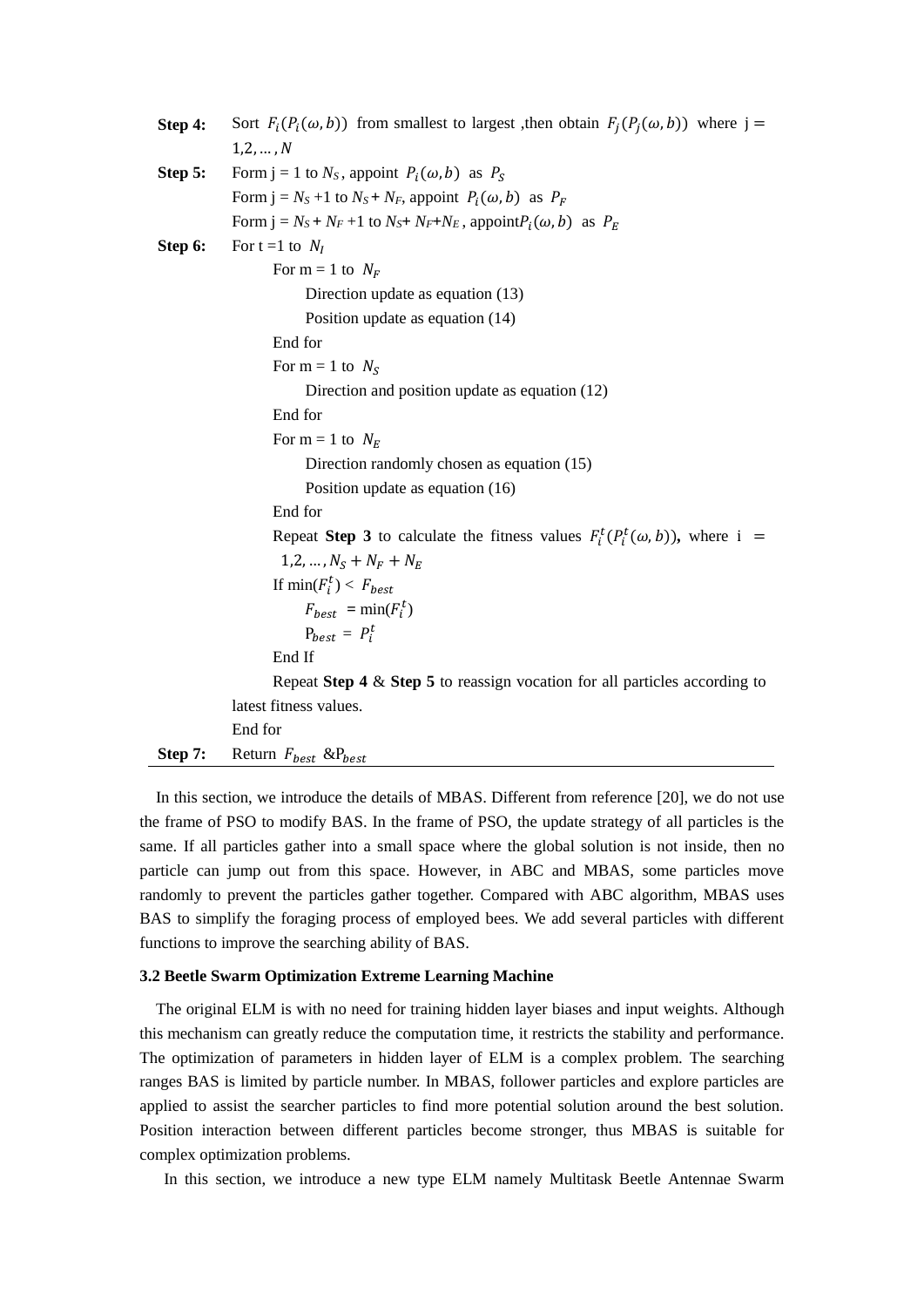Algorithm Extreme learning machine (MBAS-ELM), and the flowchart of training MBAS-ELM is given in Fig. 3. The key of MBAS-ELM is choosing a suitable fitness function to satisfy the criterion. In order to build a reliable network, four criterions (denoted as RMSE,  $R^2$ ,  $K_2(H)$ ,  $\|\beta\|_2$ ) are considered as our optimal targets.

Root mean squared error (RMSE) and coefficient of determination  $(R^2)$  are two most classical criterions for regression. RMSE is used to measure distance among predicted value and ground-truth. The smaller the RMSE value is, the better the performance is. RMSE is defined as follows.

$$
RMSE = \sqrt{\frac{\sum_{i=1}^{N} (\hat{y}_i - y_i)^2}{N}}
$$
(17)

where  $\hat{y}_i$  is the *i*<sup>th</sup> prediction in ELM,  $y_i$  is the *i*<sup>th</sup> ground-truth, and *N* is the total number of prediction.

 $R<sup>2</sup>$  is applied to measure fitting degree between predicted value and ground-truth. The closer the  $R^2$  is to 1, the better the fitting degree is.

$$
R^{2} = 1 - \frac{\sum_{i=1}^{n} (\hat{y}_{i} - y_{i})^{2}}{\sum_{i=1}^{n} (y_{i} - \bar{y})^{2}}
$$
(18)

where  $\hat{y}_i$  is the *i*<sup>th</sup> prediction,  $y_i$  is the *i*<sup>th</sup> ground truth, and  $\bar{y}$  is the mean of all ground truth.

Furthermore, the norm of output weight  $\|\beta\|_2$  and condition number  $K_2(H)$  are also the significance criterion for ELM regression. The generalization ability is closely connected to the norm of output weight  $\|\beta\|_2$  [24][25]. The smaller the norm value is, the better the generalization performance is. G.P. Zhao [26] employs the condition number  $K_2(H)$  to measure the stability of ELM. The global optimum solution of condition number is 1. A matrix with high condition number implys that it's ill-conditioned. Its definition is given as follows

$$
K_2(H) = \sqrt{\frac{\lambda_{max}(H^TH)}{\lambda_{min}(H^TH)}}\tag{19}
$$

where  $\lambda_{max}(H^T H)$  and  $\lambda_{min}(H^T H)$  are the largest and the smallest eigenvalue of matrix  $H^T H$ , respectively. The fitness function  $\mathcal{F}()$  is constituted of above four criterions, which is given by the following equation,

$$
\mathcal{F}(\ ) = \|\beta\|_2 * K_2(H) + \gamma * (1 - R^2) \tag{20}
$$

where  $\gamma$  is a scaling factor. The reason why we design such fitness function will be explained in Section 4.3.

The training procedure of MBAS-ELM can be summarized as follows:

**Step1**: Given training data  $X_{train}$ , training label  $Y_{train}$ , testing data  $X_{test}$ , testing label  $Y_{test}$ . We divide  $X_{train}$  and  $Y_{train}$  into three non-intersect subset  $(X_v^r, Y_v^r)$  for 3-fold cross-validation, where  $r = 1,2,3$ .

**Step2**: Fix the size of population. Randomly initialize position of each particle position, which made up of input weights and biases in the  $r^{th}$  subset, described as,

$$
P_i \ (\omega, b) = [\omega_{11}, \omega_{12}, \dots, \omega_{1L}, \omega_{21}, \omega_{22}, \dots, \omega_{2L}, \omega_{n1}, \omega_{n2}, \dots, \omega_{nL}, b_1, b_2, \dots, b_L]_{(n+1)\times L} \tag{21}
$$

where *n* is the size of input layer, *L* denotes the number of hidden layer,  $P_i$  ( $\omega$ ,  $b$ )  $\in$  [-1, 1],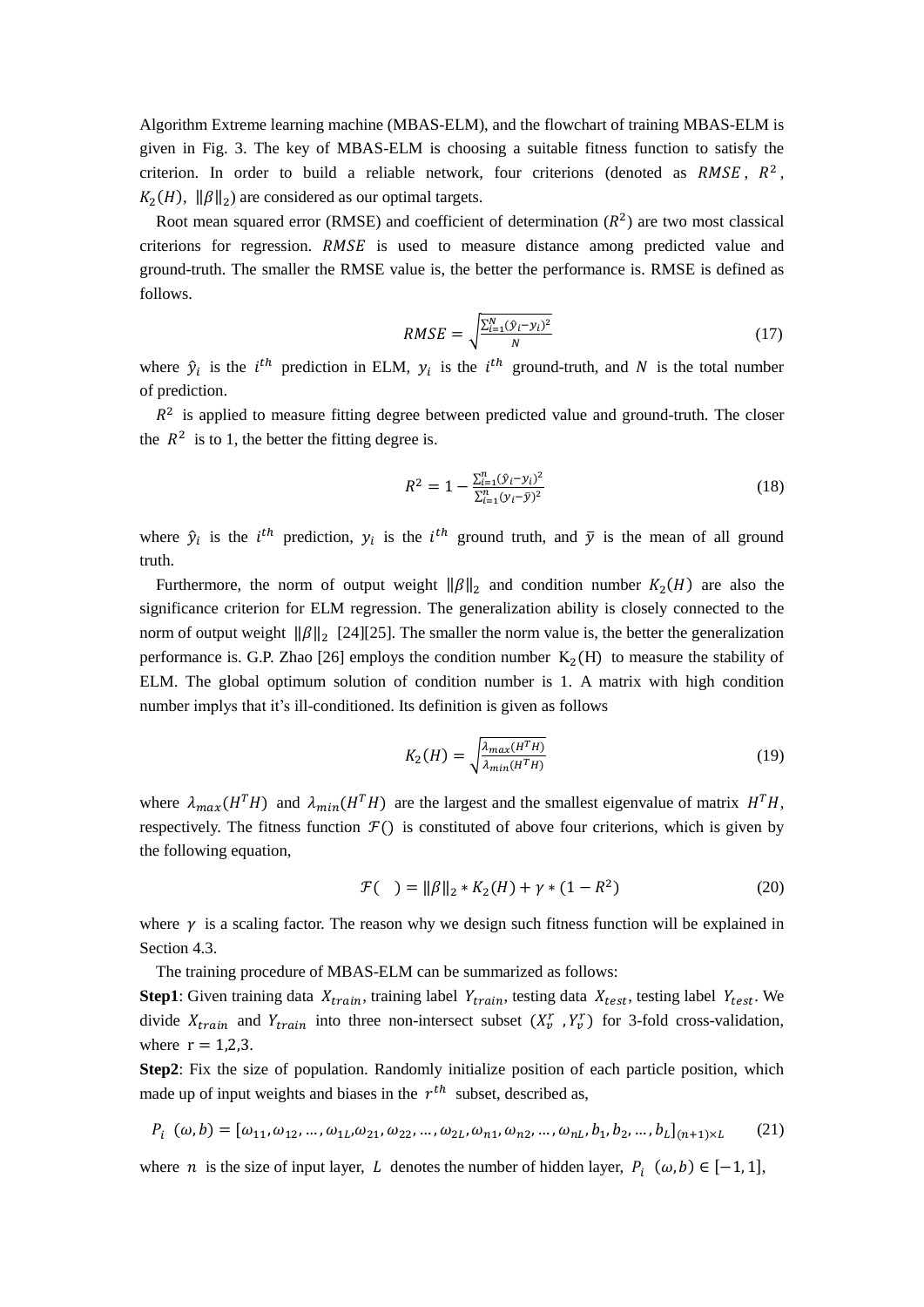**Step3**: Calculate fitness function and RMSE for all particle in each iteration. Select the position corresponding to the smallest fitness value in current iteration as  $P_{current}$ . The best positon  $P_{best}$ renew as following equation,

$$
P_{best} = \begin{cases} P_{current} & \text{if } (P_{current}) < \text{if } (P_{best}) \text{ and } RMSE_{current} < RMSE_{best} \\ P_{best}, else \end{cases} \tag{22}
$$

**Step4**: Repeat Step3 for each subset, select the best position  $P_{best}^r$ ,  $r = 1,2,3$ . **Step5**: Employ  $\hat{P}_{best}(\hat{\omega}, \hat{b})$  obtained from Step 4 to estimate the trained network.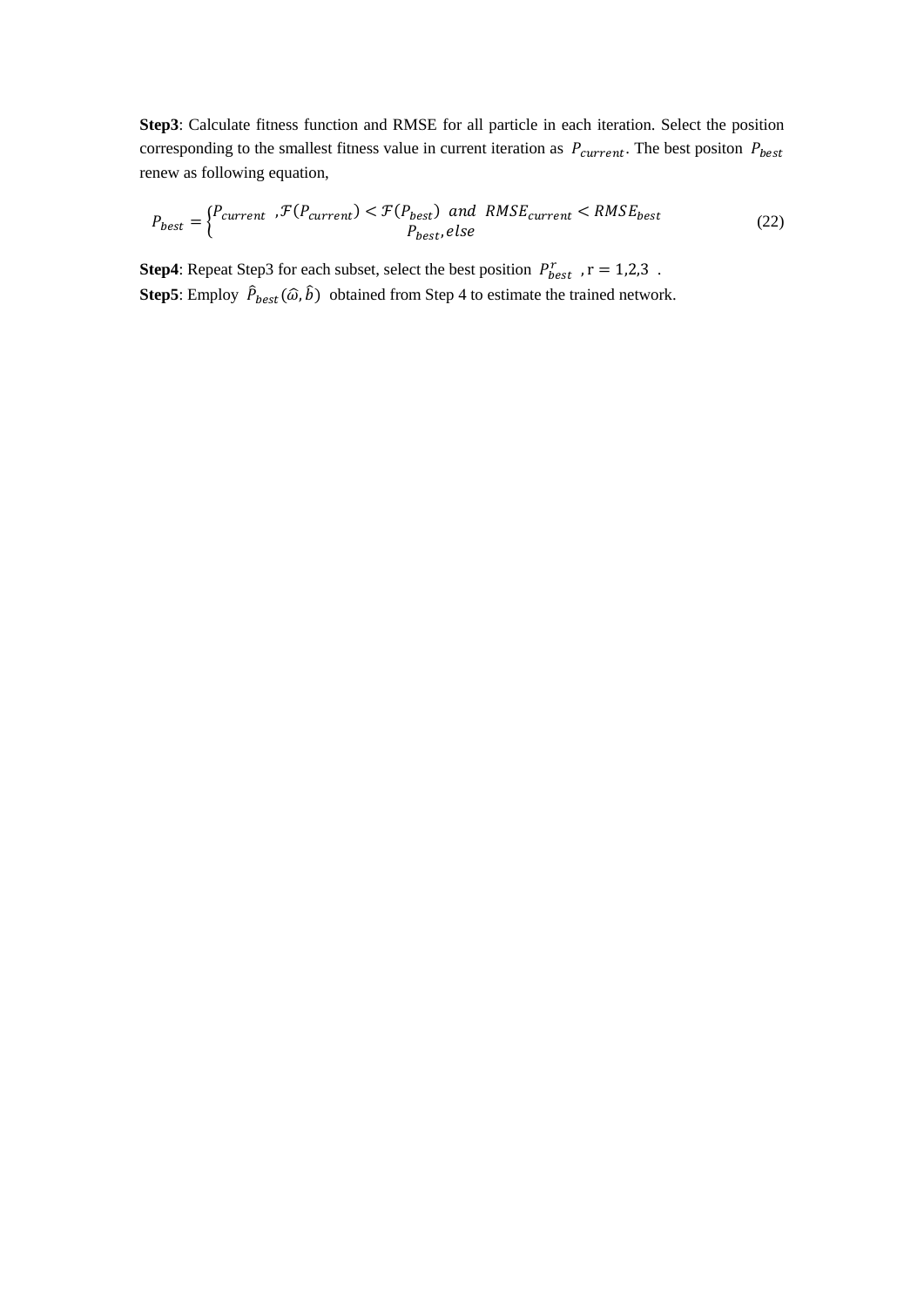

**Fig.3**. flowchart of MBAS-ELM training process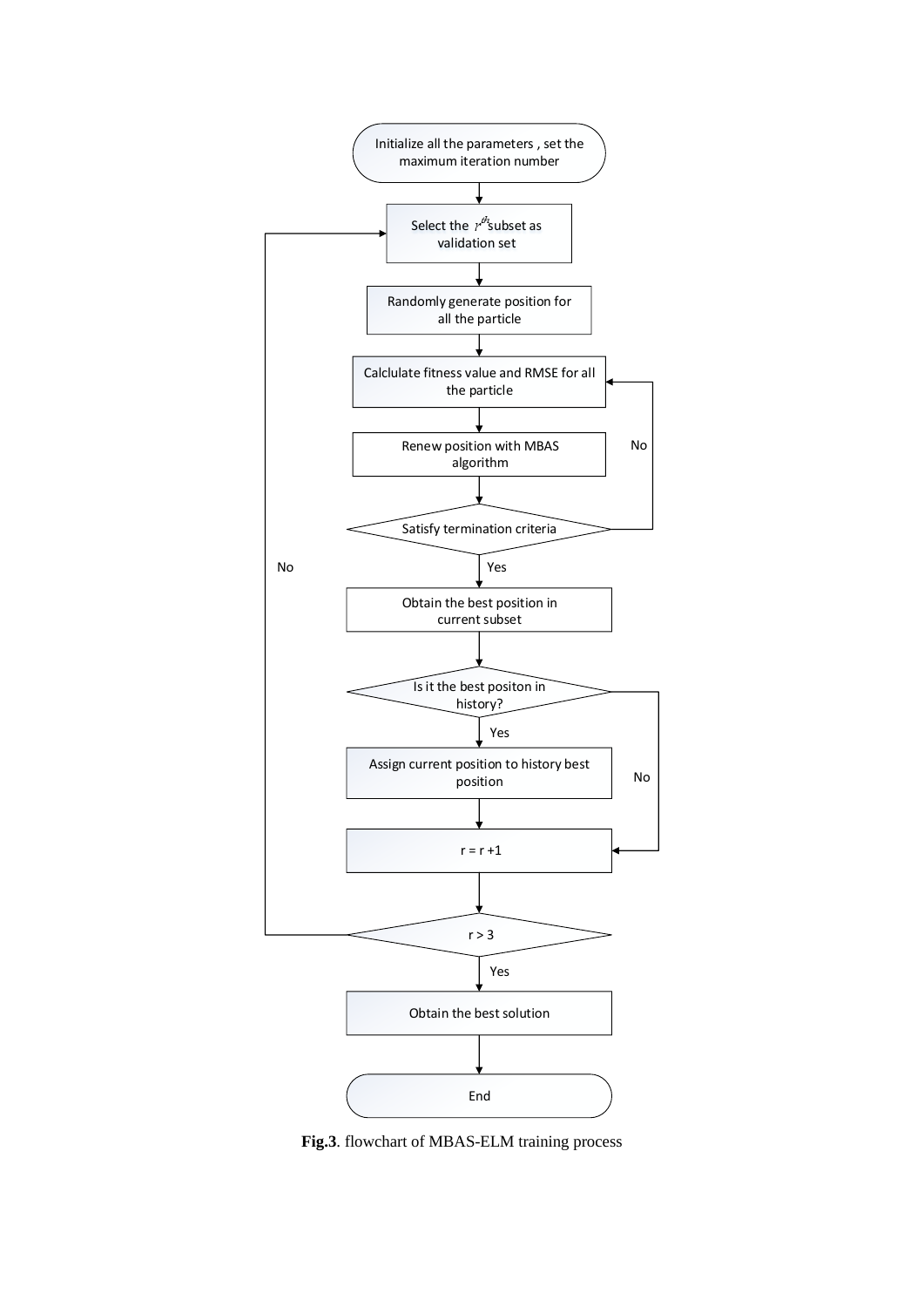## **4. Experiment Verification**

## **4.1 Experiment Setup**

In this section, to test the performances of the proposed MBAS-ELM, we use ELM and BAS-ELM algorithms as the comparisons on two real-world regression benchmark datasets. Details of the datasets are given in Table 1. All the datasets are available from LIBSVM dataset [28] and UCI dataset [29]. Four criterions (*RMSE*,  $R^2$ ,  $K_2(H)$ ,  $\|\beta\|_2$ ) discussed in Section 3.2 are adopted to estimate the performances of all algorithms. The influence of hidden node number is not the emphases in this paper, thus we empirically assign 10 nodes for each ELM network. BAS-ELM can be seen as a particular case of MBAS-ELM, which only contains one searcher particular.

| Table 1 Information of real-world regression dataset |          |                      |           |  |  |  |  |
|------------------------------------------------------|----------|----------------------|-----------|--|--|--|--|
| <b>Names</b>                                         | Features | <b>Training Data</b> | Test Data |  |  |  |  |
| bodyfat                                              |          | 100                  | 152       |  |  |  |  |
| housing                                              |          | 250                  | 256       |  |  |  |  |

#### **4.2 Experiment Results**

Three aforementioned ELM algorithms (original ELM, BAS-ELM, MBAS-ELM) are independently estimated 30 times on two datasets severally with the same training and test data in each epoch. The training data and testing data are chosen randomly at the beginning of each epoch. The outputs of three algorithms are normalized to the range from 0 to 1. After 30 times estimations, we calculate the mean of *RMSE*,  $R^2$ ,  $K_2(H)$ ,  $\|\beta\|_2$ , and the standard deviation of *RMSE*. For the parameter  $\gamma$  in Eq. (20), we use the cross validation to select  $\gamma$  with the smallest fitness value and RMSE. The experiment results are given in the following tables and figures.

**Table** 2 Performances of three ELM algorithms on bodyfat dataset (Best result is marked in bold

| type)           |             |           |                          |          |               |  |  |
|-----------------|-------------|-----------|--------------------------|----------|---------------|--|--|
| Names           | <b>RMSE</b> | standard  | coefficient of Condition |          | <b>Norm</b>   |  |  |
|                 |             | deviation | determination            | Number   | $\ \beta\ _2$ |  |  |
|                 |             |           | $R^2$                    | $K_2(H)$ |               |  |  |
| <b>ELM</b>      | 0.0723      | 0.0184    | 0.8025                   | 110.8503 | 2.0563        |  |  |
| <b>BAS-ELM</b>  | 0.0512      | 0.0078    | 0.9030                   | 61.9109  | 1.1241        |  |  |
| <b>MBAS-ELM</b> | 0.0431      | 0.0073    | 0.9310                   | 51.0597  | 1.0399        |  |  |

**Table** 3 Performances of three ELM algorithms on housing dataset (Best result is marked in

| bold type)     |             |           |                          |          |               |  |  |
|----------------|-------------|-----------|--------------------------|----------|---------------|--|--|
| <b>Names</b>   | <b>RMSE</b> | standard  | coefficient of Condition |          | Norm.         |  |  |
|                |             | deviation | determination            | Number   | $\ \beta\ _2$ |  |  |
|                |             |           | $R^2$                    | $K_2(H)$ |               |  |  |
| <b>ELM</b>     | 0.1361      | 0.0168    | 0.5559                   | 61.8257  | 1.4522        |  |  |
| <b>BAS-ELM</b> | 0.1291      | 0.0102    | 0.6016                   | 35.1917  | 1.1343        |  |  |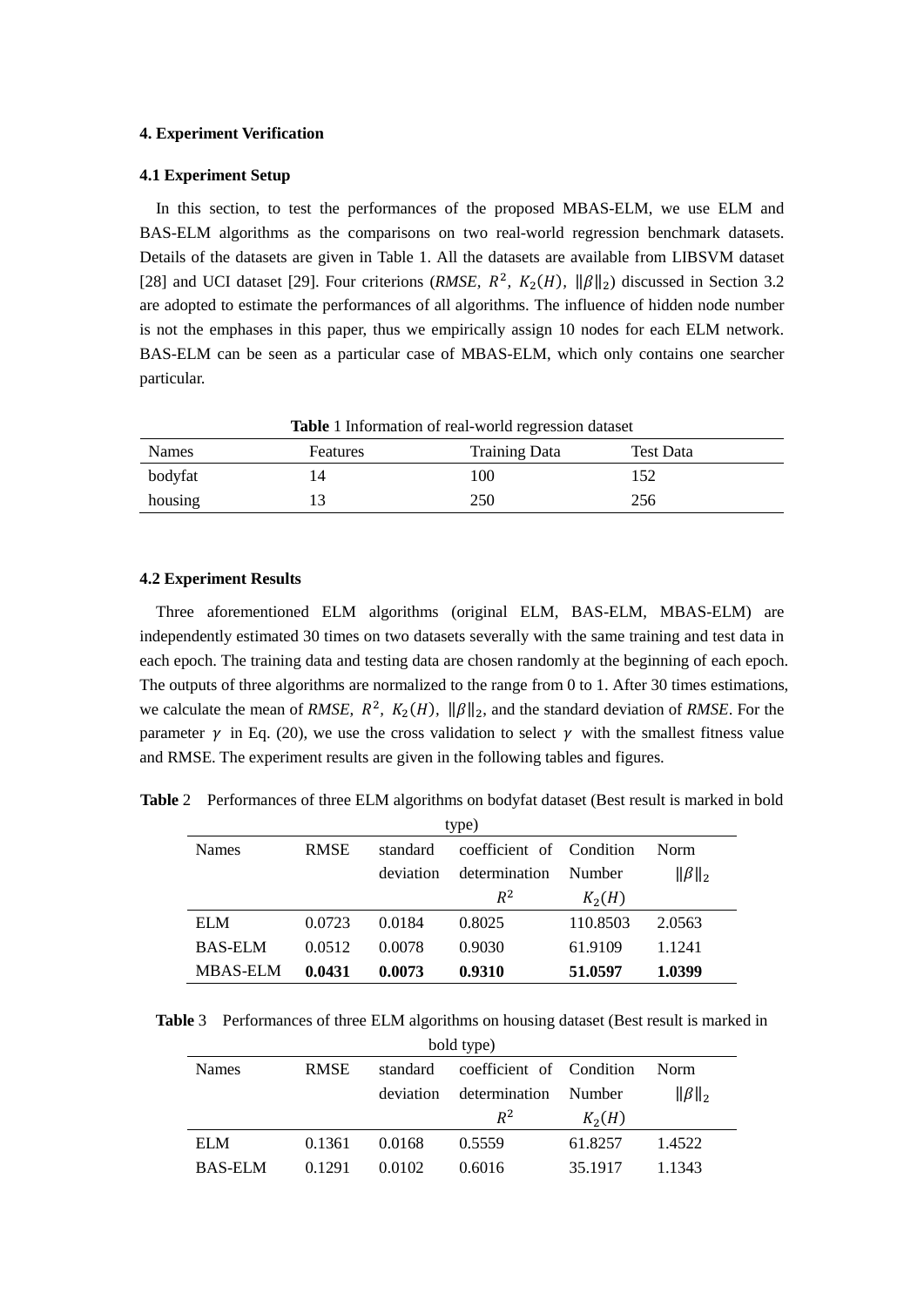| <b>MBAS-ELM</b> | 0.1208 | 0.0101 | 0.6522 | 28.8559 | 0.9800 |
|-----------------|--------|--------|--------|---------|--------|
|                 |        |        |        |         |        |

As can be seen in table 2 and table 3, Two optimized ELM algorithms (BAS-ELM, MBAS-ELM) can achieves promotion in *RMES*,  $R^2$ , K<sub>2</sub>(H) and  $\|\beta\|_2$ . The proposed algorithm acquire the best performance compared with other algorithms, especially on bodyfat dataset.



**Fig.4**. norm value comparison of three algorithms on bodyfat dataset



**Fig.5**. norm value comparison of three algorithms on housing dataset

The norm values of the three methods in the two datasets are given in Figs. 4-5, respectively. The variation curve of the original ELM appears great fluctuation. Two optimized ELM algorithms (BAS-ELM, MBAS-ELM) can reduce the fluctuation and the mean of norm value with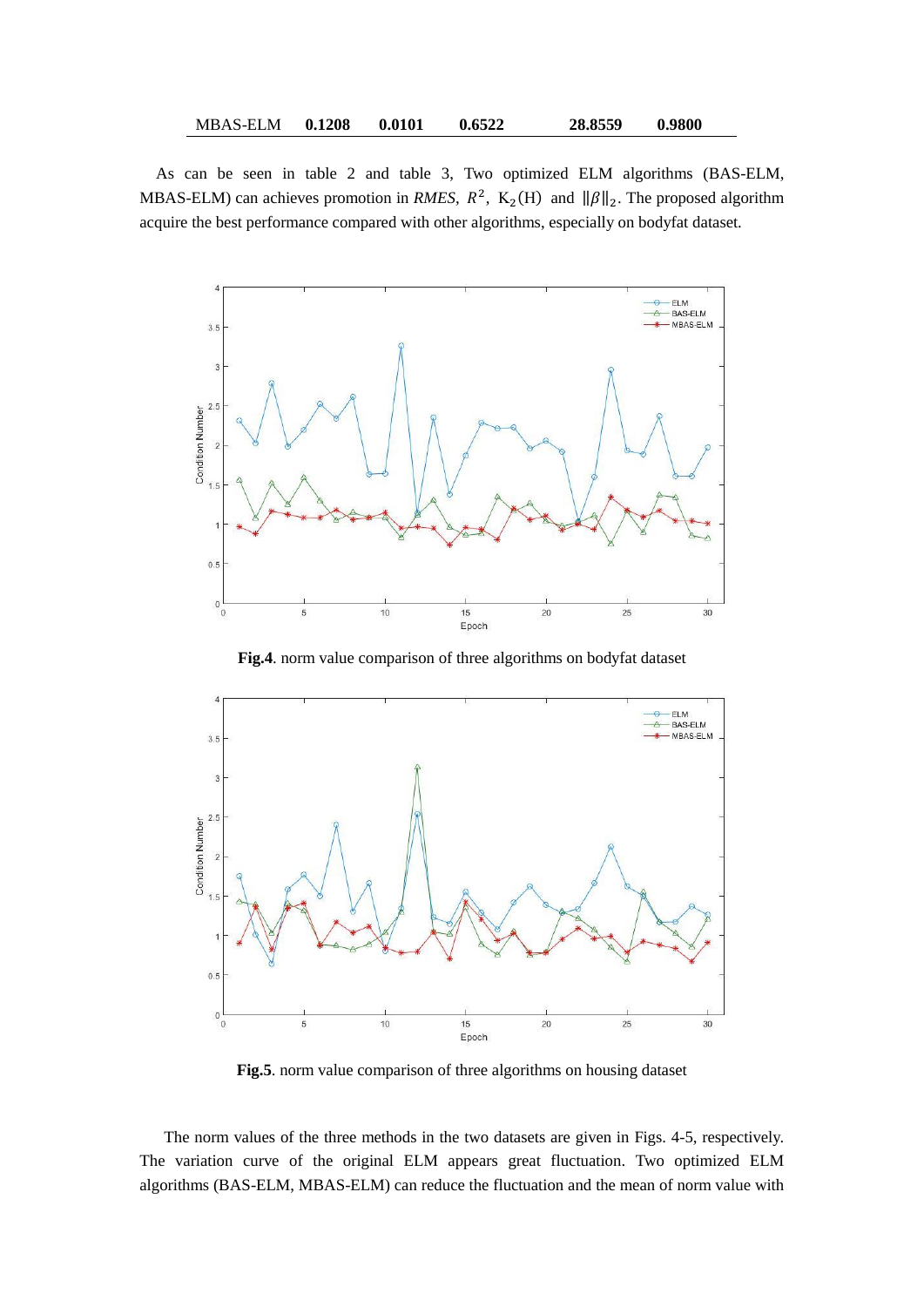different degrees. Moreover, the proposed MBAS-ELM achieves the smallest mean on all datasets.



**Fig.6**. condition number comparison of three algorithms on bodyfat dataset



**Fig.7**. condition number comparison of three algorithms on housing dataset

The condition numbers of the three methods in the two datasets are given in Figs. 6-7, respectively. Not surprisingly, the original ELM appears the maximum fluctuation on all datasets, due to the random parameter in hidden layer. Two optimized ELM algorithm (BAS-ELM, MBAS-ELM) can reduce the risk of ill-conditioned in different degrees. The proposed MBAS-ELM can achieve the best performance in system stability.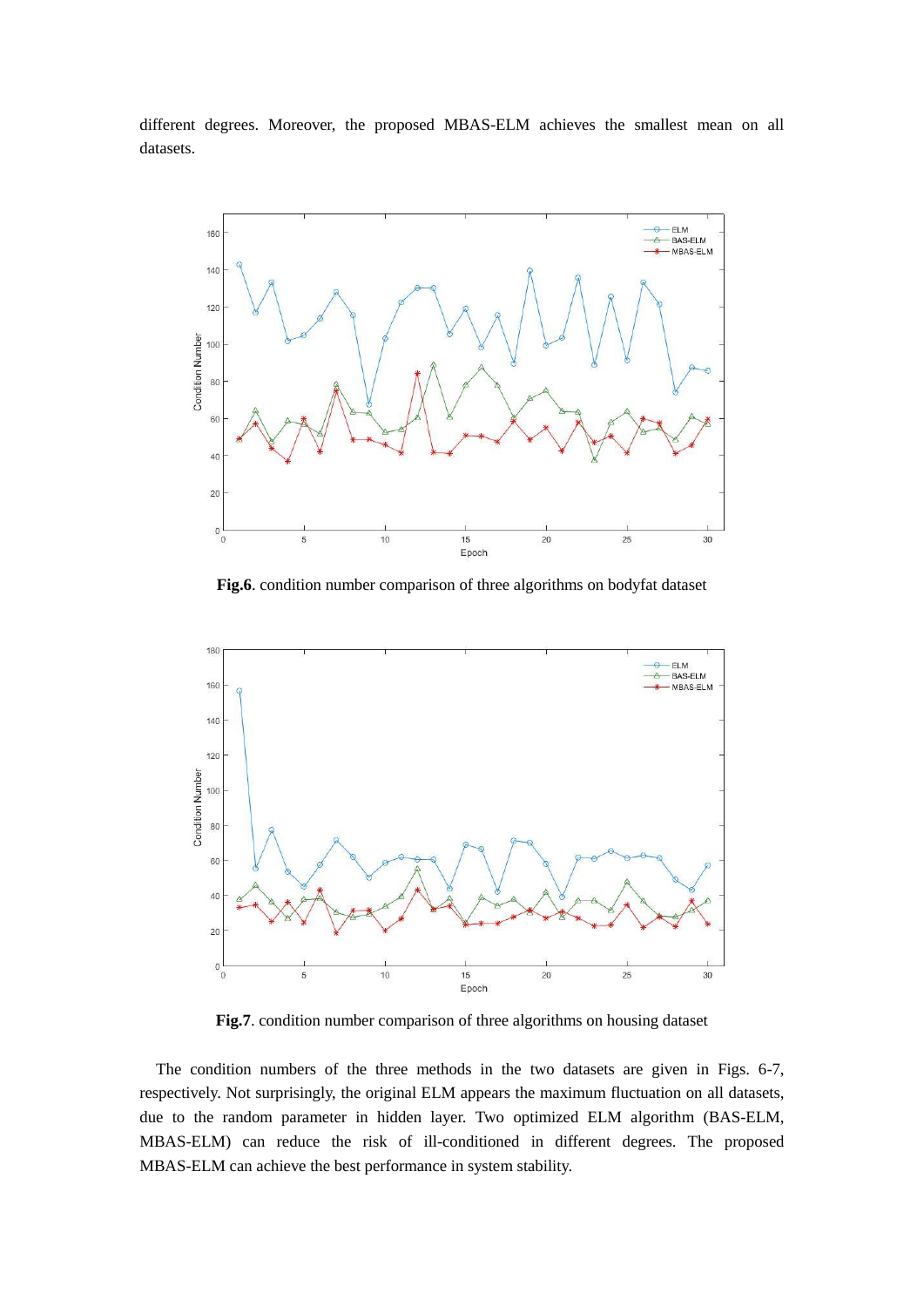#### **4.3 Experiment Discussion**

In order to fully improve the conditioning and generalization ability, we consider the  $K_2(H)$ and  $\|\beta\|_2$  as variables in our fitness function as shown in equation (20). Meanwhile, we add  $R^2$ to ensure the regression precision. From the definition equation of RMSE and  $R^2$ , we can easily find that they contain the same component  $\sum_{i=1}^{n} (\hat{y}_i - y)^2$ , so we can tune  $R^2$  instead of RMSE to lower the error. If a few of predicting points with huge error appear in regression result, the mean error may not give rise to great changes, but the fitting degree may probably decrease. For regression task, we hope the fitting degree can be as close to 1 as possible. Moreover, the scaling factor  $\gamma$  of equation (20) can be seen as a weight of accuracy and conditioning. If  $\gamma$  is too small, the MBAS algorithm tends to search the solution with very low condition number and norm value. On the contrary, large  $\gamma$  probably leads to ignore the condition number and norm value. In general, the range of RMSE is uncertain. Though we normalize the output from 0 to 1, the range of RMSE is still uncertain if the prediction number is too large. It's hard to determine  $\gamma$  when RMSE is in a large range. Different form RMSE, the range of norm value is usually in certain range, so we can easily determine  $\gamma$  to change the proportion of precision and stability according to actual needs. Hence,  $R^2$  should be considered in the fitness function.

From above experiment results, the proposed ELM algorithm shows its great performance in most datasets. MBAS-ELM can ensure the regression precision within acceptable range and greatly enhance stability and generalization ability.

#### **5. Conclusion**

In this paper, a swarm optimization algorithm called MBAS algorithm is proposed. Inspired by the existing swarm optimization algorithm, the particles play different roles in MBAS to enlarge the searching area. Furthermore, we apply MBAS algorithm to optimize the input weights and biases in hidden layer of ELM to improve conditioning and generalization ability. Experiments are established to show the performance of the proposed MBAS-ELM algorithm by comparing with the original ELM and BAS-ELM. Experiment results show that MBAS-ELM can achieve the best performance on all the datasets, and effectively improve the conditioning and generalization ability. Since MBAS-ELM contains more beetle particles than BAS-ELM, it needs relatively more time for computation. Fortunately, BAS is a fast and simple heuristic algorithm. Therefore, the computation cost can stay in an acceptable level by choosing reasonable particle population at the beginning of MBAS-ELM.

## **Acknowledgement**

This work is supported in part by the National Nature Science Foundation of China (no. 61471132), the Training program for outstanding young teachers of Guangdong Province (no. YQ2015057), Science and Technology Planning Project of Guangdong Province (no. 2017B090901056), Science and Technology Program of Guangzhou, China (nos. 201803010065, 201802020010).

#### **References**

[1] Huang G B, Zhu Q Y, Siew C K. Extreme learning machine: theory and applications [J]. Neurocomputing,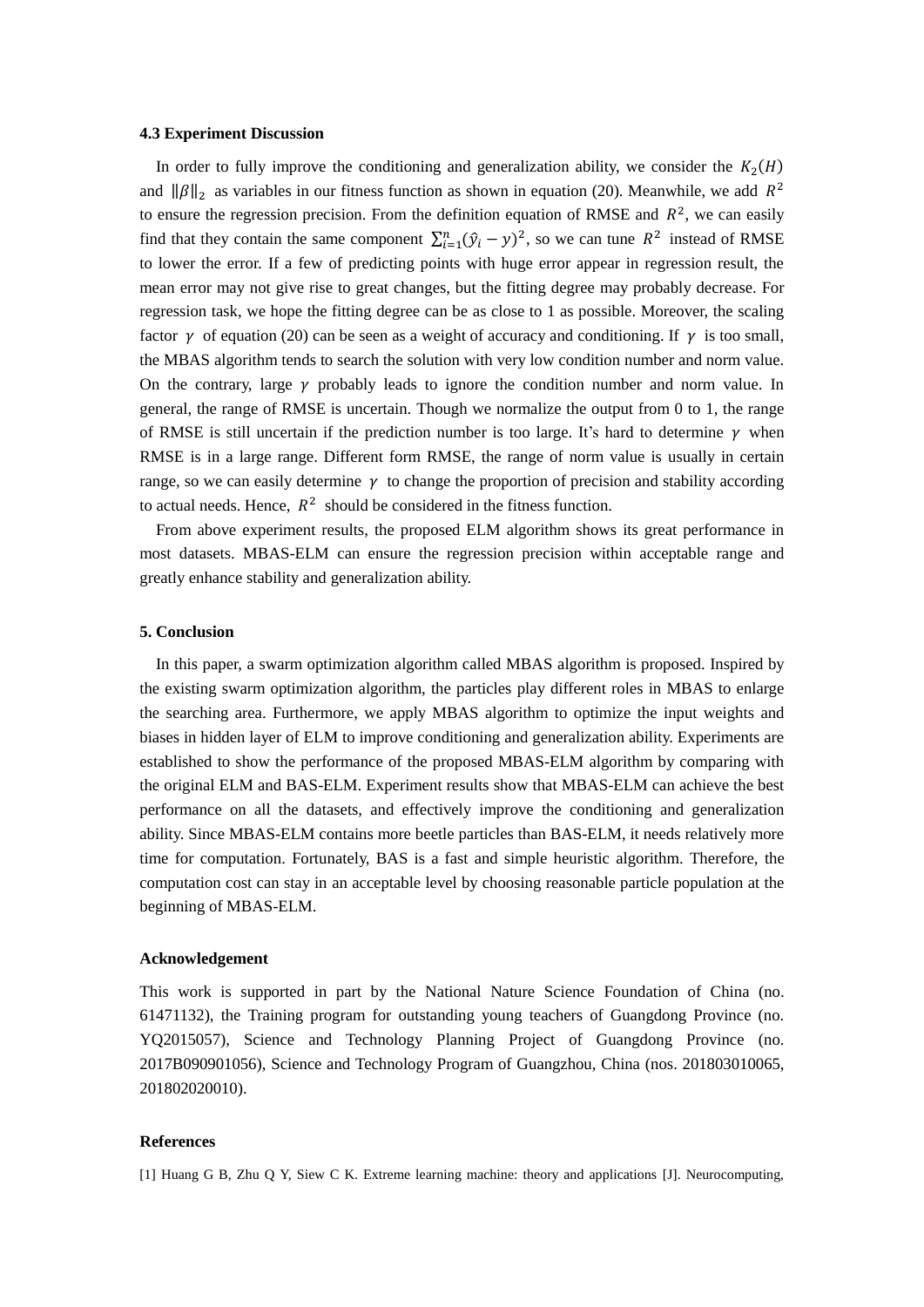2006, 70(1-3): 489-501.

[2] Wong P K, Yang Z, Vong C M, et al. Real-time fault diagnosis for gas turbine generator systems using extreme learning machine [J]. Neurocomputing, 2014, 128: 249-257.

[3] Zhang L, Hu X, Li P, et al. ELM model for power system transient stability assessment [C]//Chinese Automation Congress (CAC), 2017. IEEE, 2017: 5740-5744.

[4] Xu Y, Dai Y, Dong Z Y, et al. Extreme learning machine-based predictor for real-time frequency stability assessment of electric power systems [J]. Neural Computing and Applications, 2013, 22(3-4): 501-508.

[5] Cao J, Zhang K, Luo M, et al. Extreme learning machine and adaptive sparse representation for image classification [J]. Neural networks, 2016, 81: 91-102.

[6] Cao F, Liu B, Park D S. Image classification based on effective extreme learning machine [J]. Neurocomputing, 2013, 102: 90-97.

[7] Muthusamy H, Polat K, Yaacob S. Improved emotion recognition using gaussian mixture model and extreme learning machine in speech and glottal signals [J]. Mathematical Problems in Engineering, 2015, 2015.

[8] Han K, Yu D, Tashev I. Speech emotion recognition using deep neural network and extreme learning machine [C]//Fifteenth annual conference of the international speech communication association. 2014.

[9] Agarwal A, Chandrayan S, Sahu S S. Prediction of Parkinson's disease using speech signal with Extreme Learning Machine [C]//Electrical, Electronics, and Optimization Techniques (ICEEOT), International Conference on. IEEE, 2016: 3776-3779.

[10] Li X, Han S, Zhao L, et al. New Dandelion Algorithm Optimizes Extreme Learning Machine for Biomedical Classification Problems [J]. Computational intelligence and neuroscience, 2017, 2017.

[11] Kim J, Shin H S, Shin K, et al. Robust algorithm for arrhythmia classification in ECG using extreme learning machine [J]. Biomedical engineering online, 2009, 8(1): 31.

[12] Yu L, Wang J, Fang Q, et al. Brunnstrom stage automatic evaluation for stroke patients using extreme learning machine [C]//Biomedical Circuits and Systems Conference (BioCAS), 2012 IEEE. IEEE, 2012: 380-383.

[13] Huang G B, Chen L. Convex incremental extreme learning machine [J]. Neurocomputing, 2007, 70(16-18): 3056-3062.

[14] Rong H J, Huang G B, Sundararajan N, et al. Online sequential fuzzy extreme learning machine for function approximation and classification problems [J]. IEEE Transactions on Systems, Man, and Cybernetics, Part B (Cybernetics), 2009, 39(4): 1067-1072.

[15] Zhu Q Y, Qin A K, Suganthan P N, et al. Evolutionary extreme learning machine [J]. Pattern recognition, 2005, 38(10): 1759-1763.

[16] Eberhart R, Kennedy J. A new optimizer using particle swarm theory [C]//Micro Machine and Human Science, 1995. MHS'95., Proceedings of the Sixth International Symposium on. IEEE, 1995: 39-43.

[17] Xu Y, Shu Y. Evolutionary extreme learning machine–based on particle swarm optimization [C]//International Symposium on Neural Networks. Springer, Berlin, Heidelberg, 2006: 644-652.

[18] Han F, Yao H F, Ling Q H. An improved evolutionary extreme learning machine based on particle swarm optimization [J]. Neurocomputing, 2013, 116: 87-93.

[19] Li G, Niu P, Ma Y, et al. Tuning extreme learning machine by an improved artificial bee colony to model and optimize the boiler efficiency [J]. Knowledge-Based Systems, 2014, 67: 278-289.

[20] Jiang X, Li S. BAS: beetle antennae search algorithm for optimization problems [J]. arXiv preprint arXiv:1710.10724, 2017.

[21] Wang T, Yang L, Liu Q. Beetle Swarm Optimization Algorithm: Theory and Application [J]. arXiv preprint arXiv:1808.00206, 2018.

[22] Karaboga D, Basturk B. A powerful and efficient algorithm for numerical function optimization: artificial bee